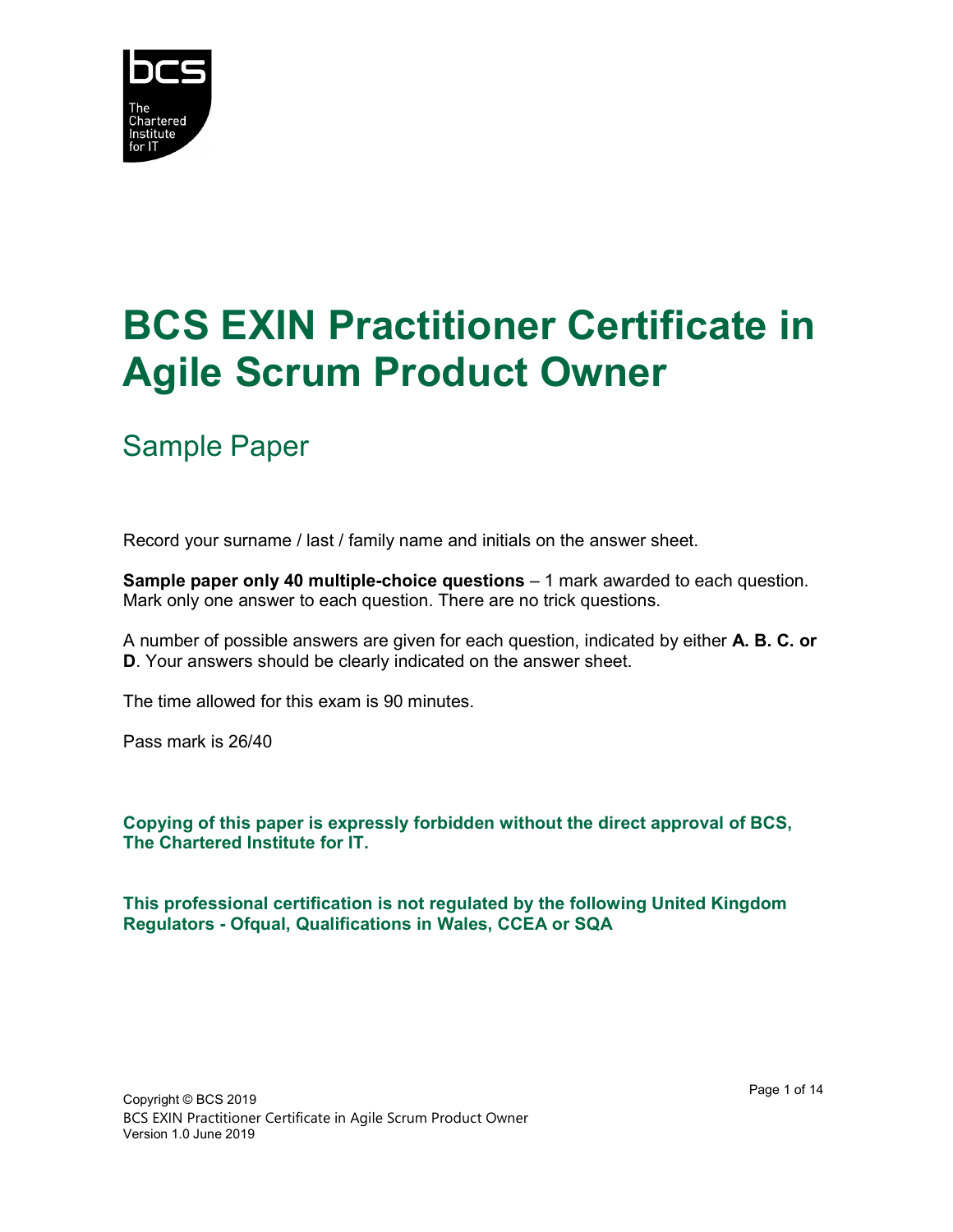1 A Scrum Team has been assigned to a new project and decides to add the following statement to the Definition of Done: "Only features for which a functional design is drafted and accepted are put on the Sprint Backlog."

The Scrum Master reviews this and states: "Documentation is needed. For each feature, the design should be created or updated."

Why does the Scrum Master say this?

- A Because the customer is valued over documentation in Agile development.
- **B** Because the documentation can be created and adjusted per feature.
- C Because the Scrum Master knows if the team has time to implement this.
- D Because the Sprint Backlog gives enough information to do this quickly.
- 2 Mia is a Product Owner in an engineering software company. An initiative to introduce Scrum across the organisation has been launched successfully. She is fully aware that there can be no end state in a process that calls for Continuous Improvement.

What should happen to the current Enterprise Transition Community (ETC) once the organisation has realised its transition to Scrum and has entered a phase of Continuous Improvement?

- A The ETC should disband once the transition to Scrum is completed.
- **B** The ETC should quide groups that are implementing changes.
- C The ETC should implement the improvements in the organisation.
- **D** The ETC should attract the most senior people to their community.
- 3 Please read the following statement:

Business requirements can change at any time, so by doing only the necessary work for the required step to be considered complete, the project team saves efforts and time.

Which Agile methodology is best represented by this statement?

- A DSDM.
- B Kanban.
- C LeSS.
- D SAFe.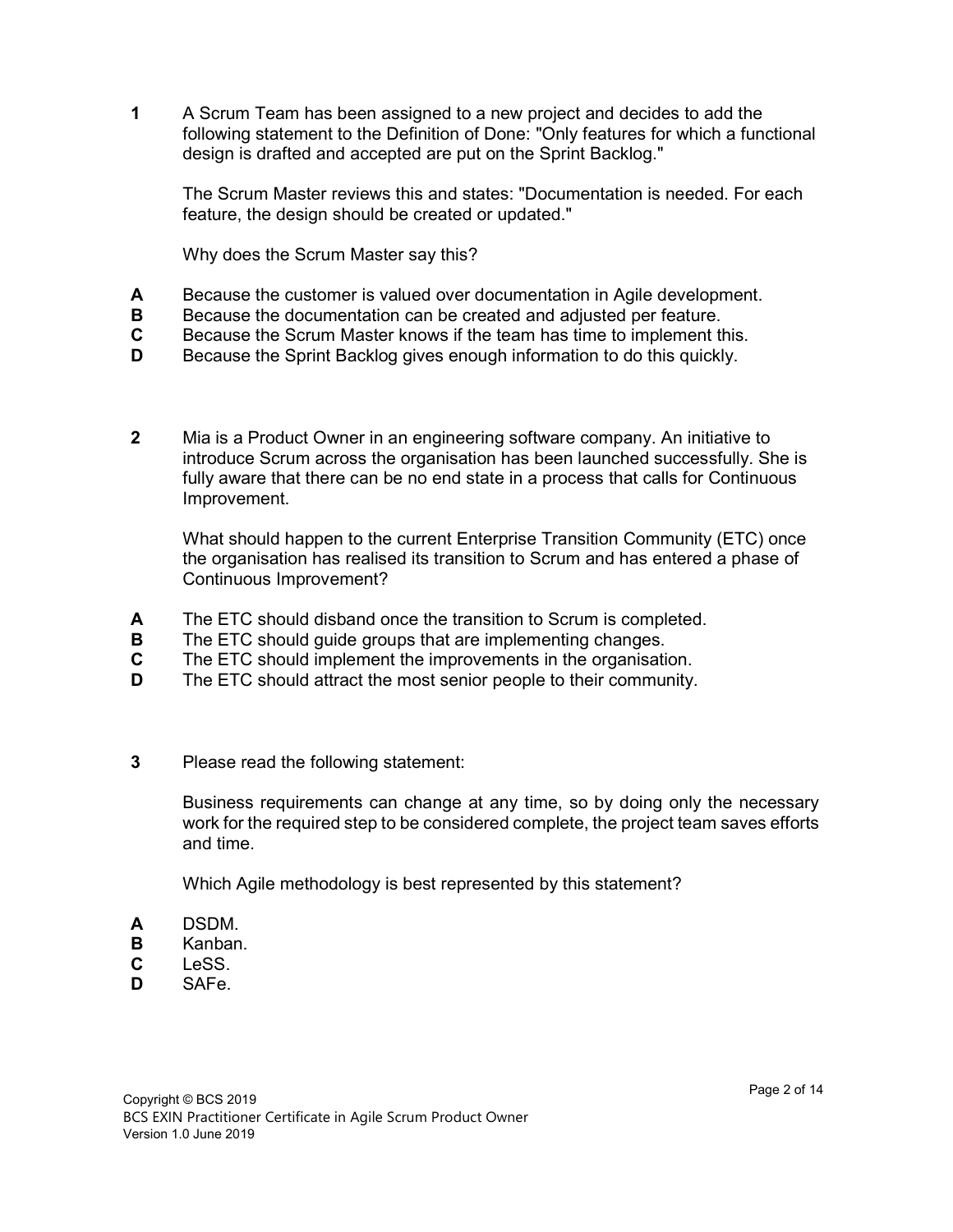- 4 When selecting a Product Owner, there are a few common pitfalls:
	- The Product Owner wants to lower the quality of some requirements to finish on time.
	- The Product Owner is part of a remote team and has no direct contact with the Developers.
	- The Product Owner pushes the team too hard, possibly leading to burn-outs.
	- The Product Owner delegates decision making (and then overrules the decision maker).

One of these pitfalls has the potential to deliver work successfully, as long as the Product Owner remains engaged in the project and establishes a good relationship with the team.

Which scenario **COULD** lead to success?

- A Delegating decisions.
- **B** Lowering quality.
- C Pushing too hard.
- D Remote team.
- 5 In a Scrum Team, which responsibility belongs solely to the Product Owner?
- A Attending Scrum meetings.
- **B** Collaborating with the Team.
- C Grooming the Product Backlog.
- **D** Making sure the necessary work is carried out.
- 6 An overworked Product Owner can quickly become a bottleneck and limit the project's progress.

What **SHOULD** be done to avoid an overworked Product Owner?

- A Co-locate the Product Owner with the Team.
- B Create a Product Owner committee.
- C Free the Product Owner from all other responsibilities.
- **D** Introduce a proxy Product Owner.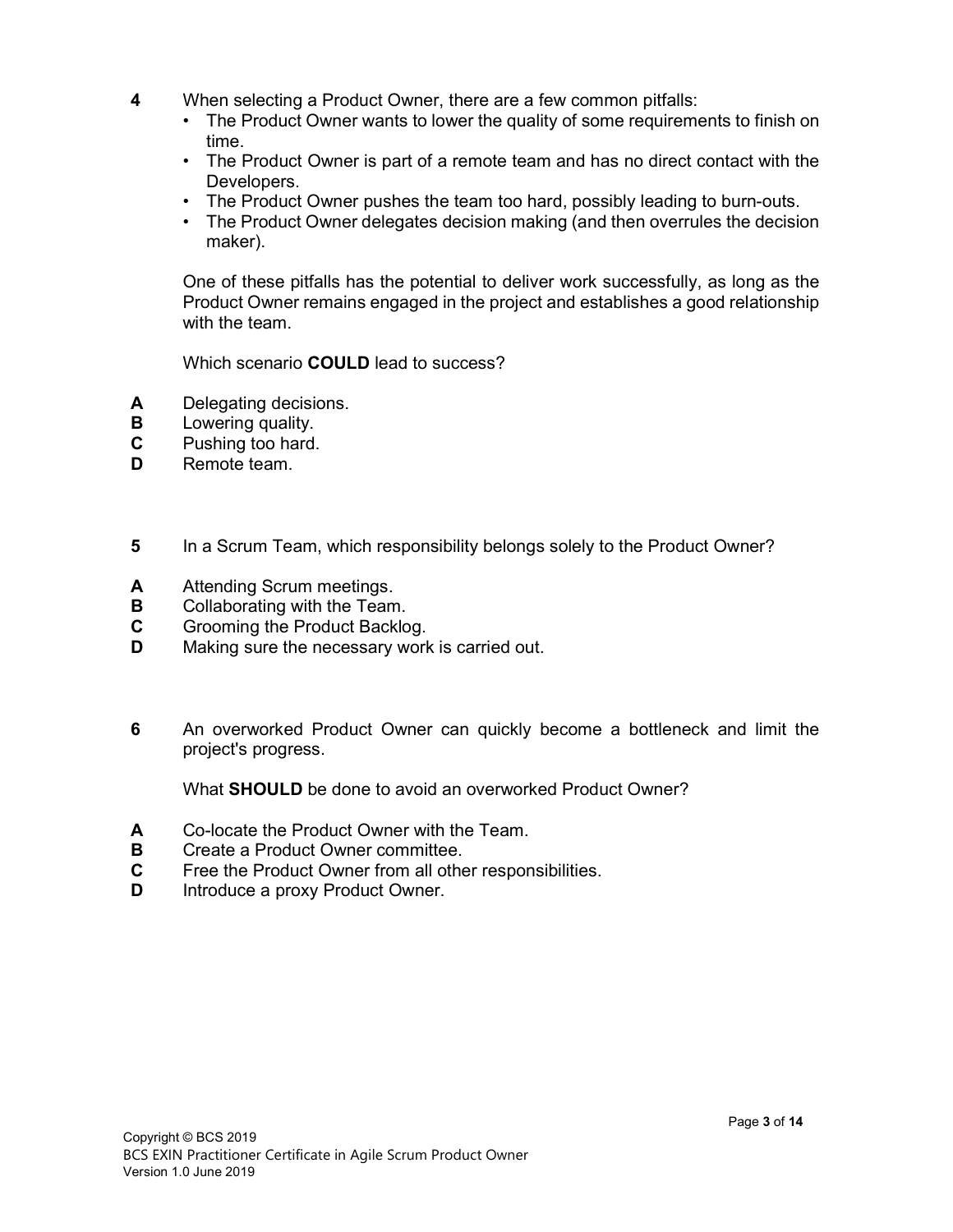7 The CEO of a small company takes on the Product Owner role for a businesscritical product. Even though she is ideally suited for the job, she struggles to spend enough time with the team. Somebody else on the team stands in as a proxy Product Owner. The proxy Product Owner does most of the Product Owner work, without being empowered. That results in a decrease of productivity.

What is the best solution for that situation?

- A Finding a new Product Owner.
- **B** Freeing up the Product Owner from other obligations.
- C Superficially treating a systemic issue.
- 8 Within Scrum, the Sprint Review is a key event to inspect and adapt the product. In order to keep the Sprint Review valuable and free from waste in the process, each person in the Scrum Team should fulfil their defined role.

What is not a task of the Product Owner during the Sprint Review?

- A Demonstrate which Product Backlog items have been "Done".
- **B** Discuss the Product Backlog as it stands.
- C Explain which Product Backlog Items have not been "Done".
- 9 You are working as a senior manager for company SCR, an airplane guiding software systems supplier. You need to appoint a Product Owner for an upcoming project. Since the project requires domain specific knowledge, you decide to choose one of the company's current employees for this role.

You need to choose between the following candidates:

- John an experienced Product Owner, who is currently managing two other critical projects in your company.
- Peter an experienced Project Manager, who knows much about development but has no experience in the business domain.
- Rosa the Business Line Owner, who has no previous expertise in development and no experience as Product Owner.

Based on this information, who would be the BEST candidate for the Product Owner position?

- A John, because he already is an experienced Product Owner and this role does not allow on-the-job learning.
- B Peter, because the Product Owner needs coding and development experience in order to properly manage the team.
- C Rosa, because she has the business knowledge and, with proper coaching, she could become a great Product Owner.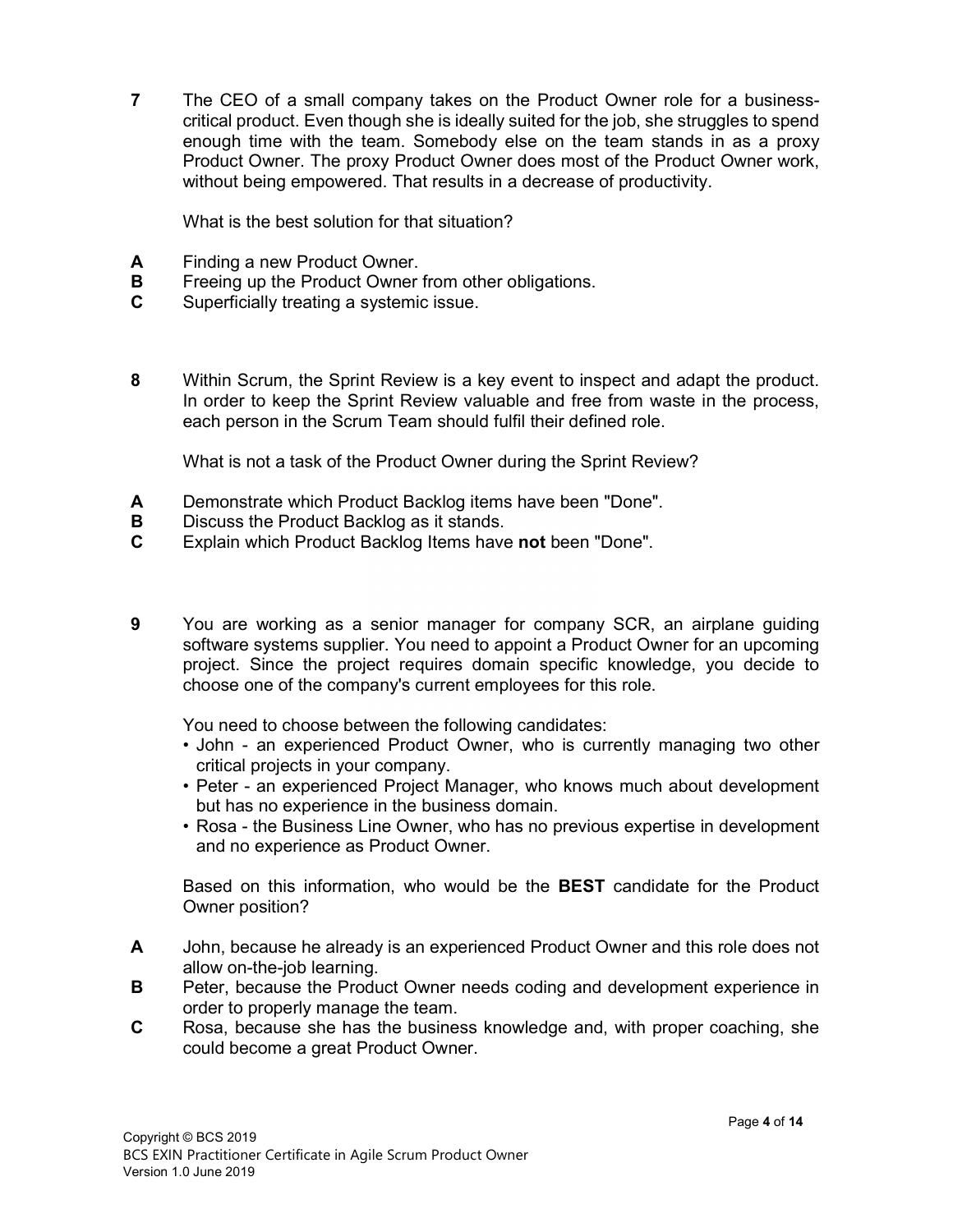10 The Product Owner assigns tasks to developers in the Daily Scrum, and the meeting always takes more than 15 minutes.

What is the best response for the Scrum Master?

- A Assign the tasks to the Development Team, so they can start working and the meeting stays within the 15-minute time-box.
- **B** Convince the Product Owner to stop assigning tasks to the Development Team and not to participate in the Daily Scrums.
- C Do not interfere in the arguments and let the self-organised team members solve this problem themselves.
- D Explain to the Product Owner that tasks are assigned after the Daily Scrum, so that the meeting stays within the 15-minute time-box.
- 11 Cindy is a Product Owner in a mobile software company. The Scrum Team is supposed to deliver potentially shippable software at the end of each Sprint.

Who can tell the Development Team how they must turn the Product Backlog into increments of potentially releasable functionality?

- A The Product Owner.
- **B** The Project Manager.
- C The Scrum Master.
- D No one.
- 12 Sydney is a Product Owner in a security software company. Since one cannot predict the future, the best chance of success is to envision a product that meets the selected customer needs.

What is this product called?

- A Higher-quality product.
- **B** Minimal marketable product.
- C Sole product.
- **D** Winning product.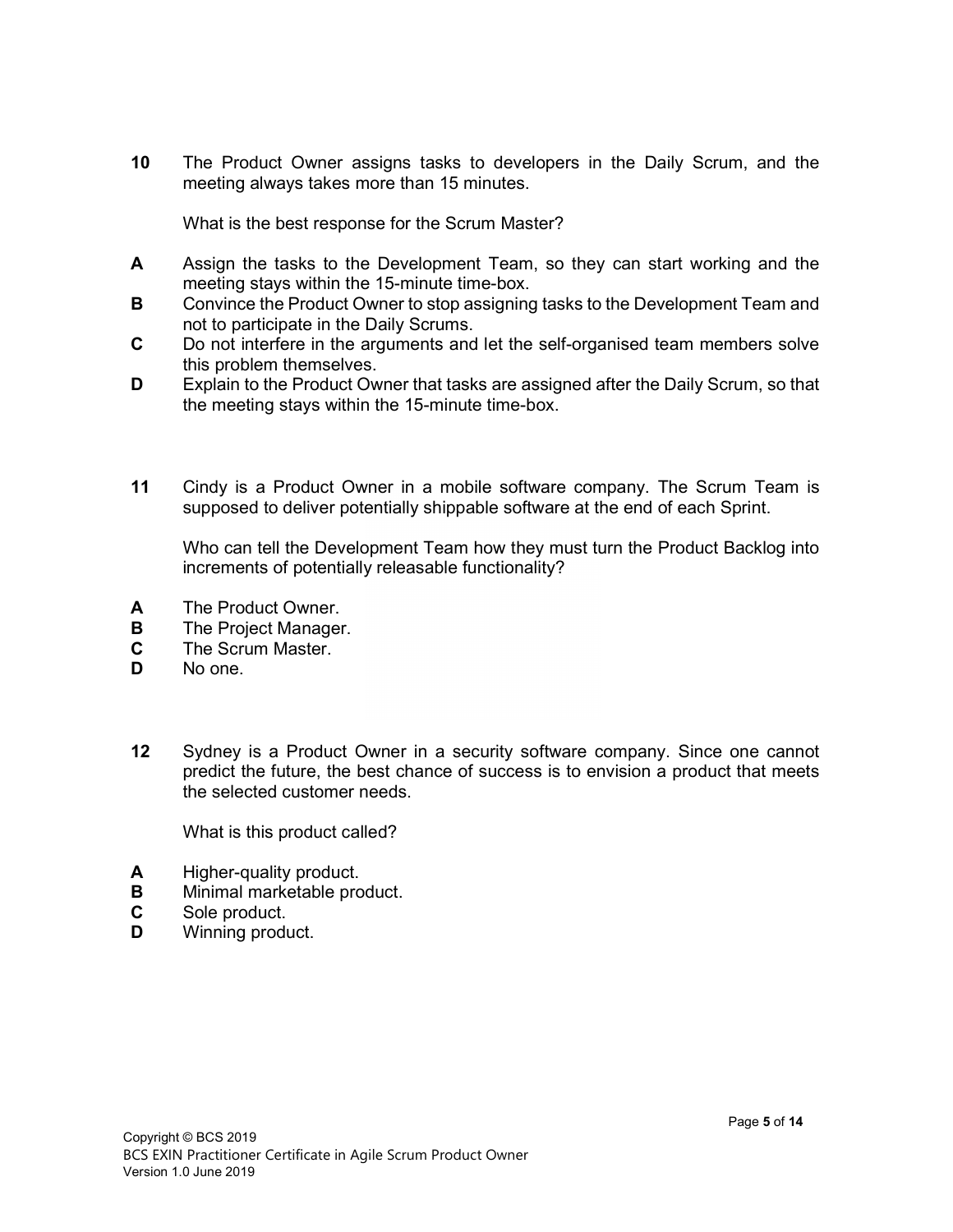13 Esther, a Product Owner for an Embedded Systems Development company, is given a choice between functionally equivalent designs. She selects the simplest design to be developed.

What principle is Esther following?

- A Just Enough.
- B Just-in-Time.
- C Last responsible moment.
- **D** Ockham's razor.
- 14 Jeff is the Product Owner for a cloud computing company. The management wants him to create a Product Road Map once a new product has been successfully introduced into the marketplace. Jeff wants to make sure that the Product Road Map covers a realistic planning horizon.

Which time frame should he put his focus on?

- A The next 6 to 12 months.
- **B** The next 2 to 3 years.
- C The next 3 to 4 years.
- **D** The next 5 years.
- 15 Susan is a Product Owner for a Customer Relationship Software company. Three of her customers request individual features that are incorporated into the product with no consideration of the connection between them. The result is a product known as feature soup.

What common mistake in the creation of a Product vision is described here?

- A Analysis Paralysis.
- **B** Big Is Beautiful.
- C No Vision.
- **D** Prophecy Vision.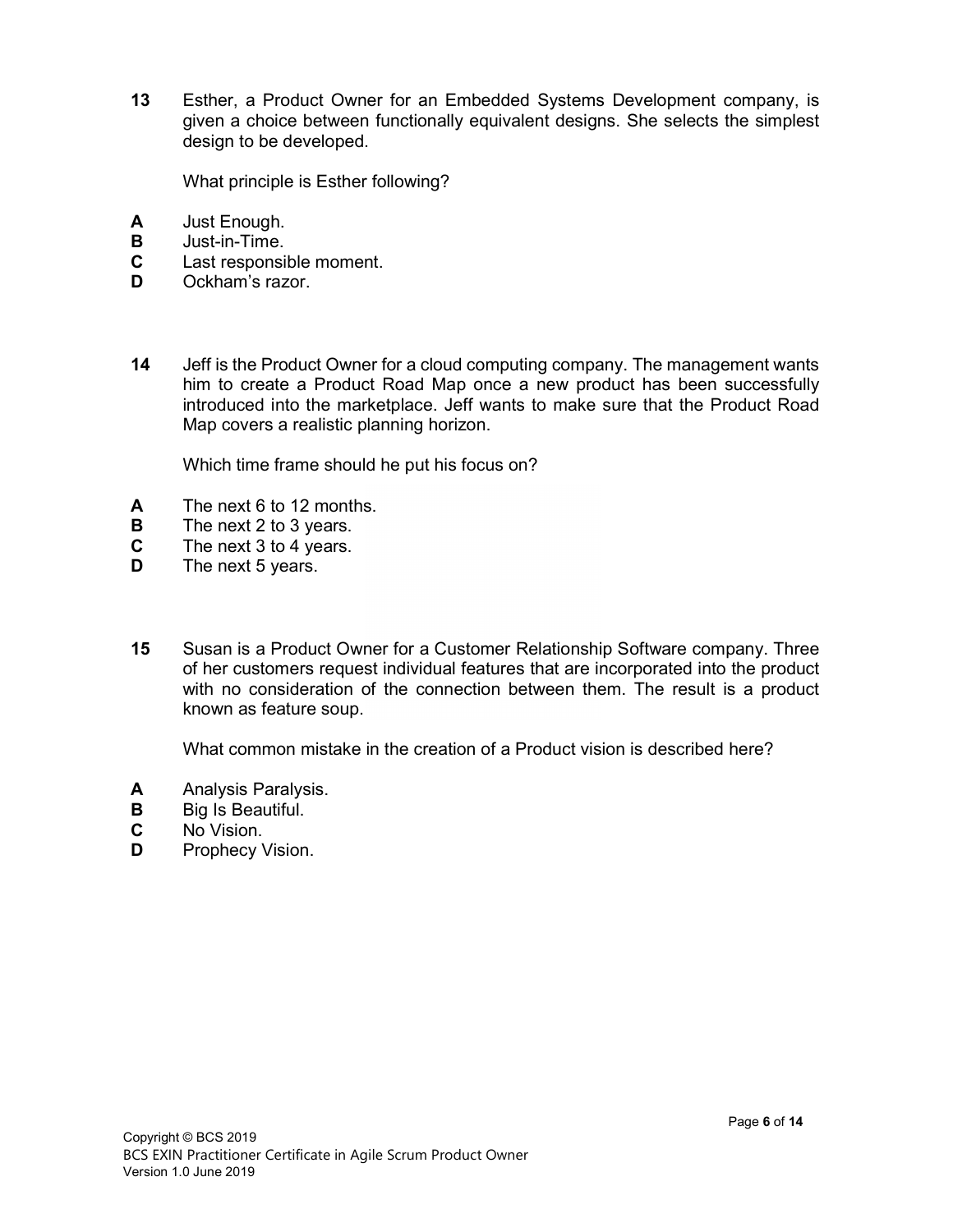16 A Team is starting a new project, and discusses and agrees on a Definition of Done (DoD). This DoD defines what 'potentially shippable product' means in the context of that specific project.

Why is it important to define this for every new project?

- A To create the most value for the customer in each Sprint.
- **B** To get stakeholders to agree on the value of the product.
- C To get the Team excited about the new project.
- D To support the Scrum Master in understanding the product vision.
- 17 Read the following User Story: As a data entry clerk, I want a good user interface for the administration of customer invoices, so that I can work fast.

Is this User Story complete enough to put in the Sprint Backlog?

- A No, because the identity of the type of user is not specific enough.
- B No, because the terms 'good' and 'fast' are not specific enough.
- C Yes, because additional information can be added during the Sprint.
- D Yes, because it mentions the complete syntax of a User Story.
- 18 An agency for digital communication is developing a travel platform for one of its clients. The user of the travel platform should be able to book flights, hotel rooms and also rental cars on the same platform. User Stories are discovered, decomposed, and refined throughout the entire project.

Which Story can be identified as an Epic Story?

- A As a business traveller, I only want to see available business hotels, to be able to choose a hotel in a fast and efficient way.
- B As a leisure traveller, I want to organise my entire trip on one platform.
- C As a leisure traveller, I want to choose a fixed date for my flight, to be able to start travelling as soon as I am on vacation.
- 19 A Scrum Team is creating an application for a new generation of fridges. The user should be able to activate features using a smartphone app. The system needs to respond in less than two seconds.

What should this requirement be placed or incorporated in?

- A The Definition of Done, since this is a global non-functional requirement.
- **B** The Definition of Done, since this is a local non-functional requirement.
- C The Product Backlog, since this is a global non-functional requirement.
- **D** The Product Backlog, since this is a local non-functional requirement.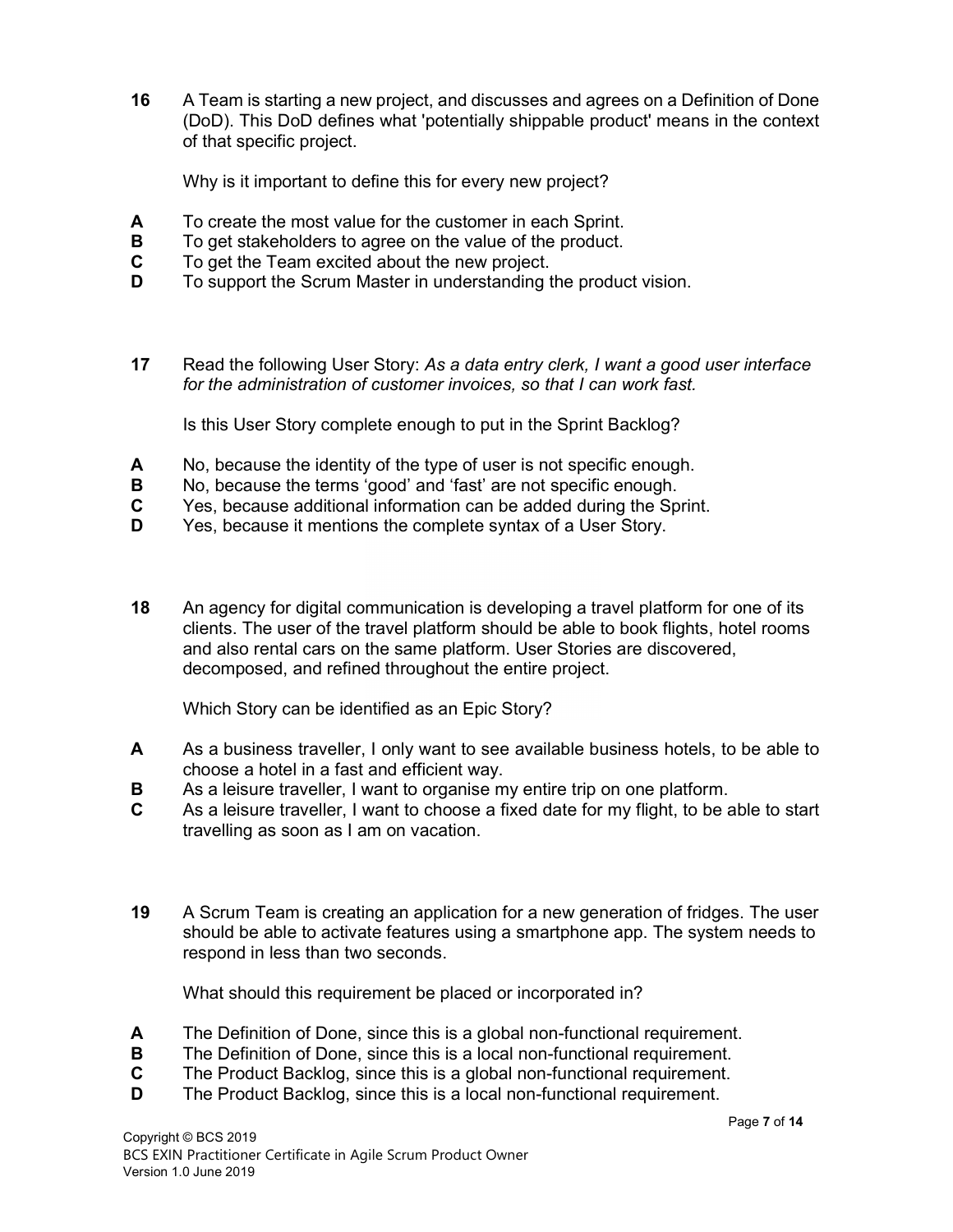20 Local non-functional requirements apply only to a specific functional requirement, for instance a specific performance requirement for retrieving information.

What should be done if the non-functional requirement is expressed as a constraint?

- A Attach the constraint to the Definition of Done.
- **B** Attach the constraint to the Product Backlog.
- C Attach the constraint to the Story.
- **D** Capture the constraint as a sketch.
- 21 When creating a Product Backlog, what key criteria need to be applied when grooming the Product Backlog before reviewing it in a Sprint planning session?
- A Clearly identifying item work efforts and detailing high priority items prior to the Sprint planning session.
- **B** Clearly identifying item work efforts and detailing all items prior to the Sprint planning session.
- C Prioritising the items and detailing all items prior to the Sprint planning session.
- D Prioritising the items and detailing high priority items prior to the Sprint planning session.
- 22 There are common pitfalls that can impact overall product development efforts.

Two of these pitfalls are:

- Reporting up the Sprint Burn-Down
- A passive Product Owner

Which are the other two most common pitfalls that a Product Owner may face when running a product development program?

- A Aggressive pace
	- A Sprint review meeting where the results presented are not corresponding to the Definition of Done.
- **B** Aggressive pace
	- Re-prioritisation of the Product Backlog
- **C** Unsustainable pace
	- A Sprint review meeting where the results presented are not corresponding to the Definition of Done
- 
- **D** Unsustainable pace<br>- Re-prioritisation of the Product Backlog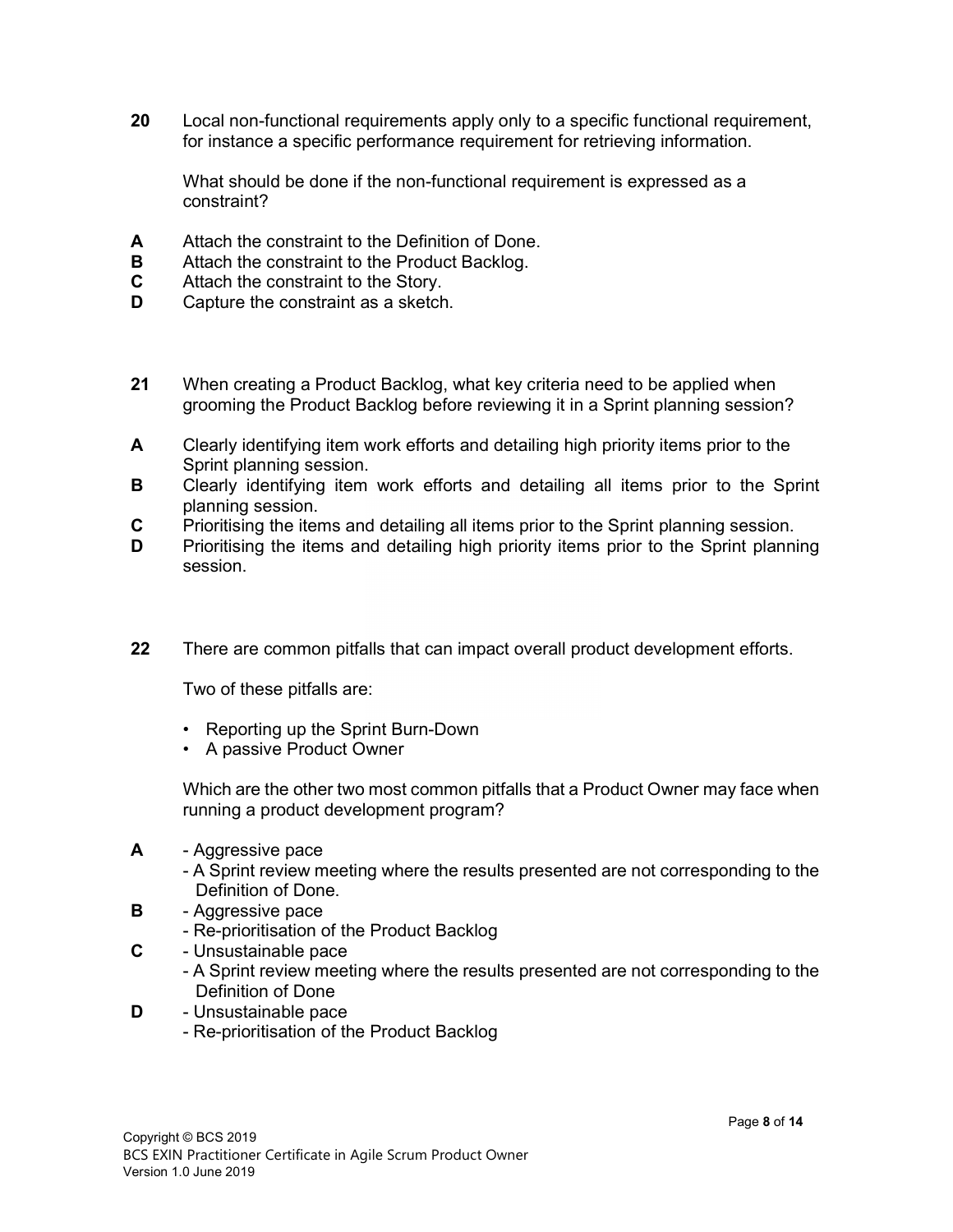23 Information Radiators can show the Release and Sprint Burn-Down, high priority Backlog Items and the Sprint Backlog. These are all examples of artefacts.

 Which other artefact can help promote transparency and allow the team to focus on their priorities?

- **A** Infrastructure architecture<br>**B** Stakeholder map
- 
- 
- **C** Status report<br>**D** Vision statement
- 24 The Scrum Team has underestimated the remaining work in an iteration.

What may show up on the Burn-Down chart?

- A Burn Up.
- **B** Ideal Days.
- C Ideal Hours.
- D Story points.
- 25 X-AppGo is managing a complex product development project that entails 5 teams building critical functionality to support a drone distribution and tracking application. Each team has its own set of Sprints and requirements that support specific capabilities and features of the drone distribution and tracking application.

 X-AppGo is looking for ways to improve how they collaborate and work across the 5 teams specifically to achieve the below two key outcomes:

 1. The 5 teams want to be able to have an effective Sprint Review meeting amongst all the teams, the customers, and other stakeholders.

 2. The 5 teams want to be able to identify common improvement measures and share their mutual insights, using the teams' collective wisdom and allow team members to interact, thereby strengthening inter-team relationships.

Which two approaches address both of these outcomes?

- A Joint Sprint Planning and Joint Sprint Retrospective.
- **B** Joint Sprint Planning and Scrum-of-Scrums.
- C Joint Sprint Review and Joint Sprint Retrospective.
- **D** Joint Sprint Review and Scrum-of-Scrums.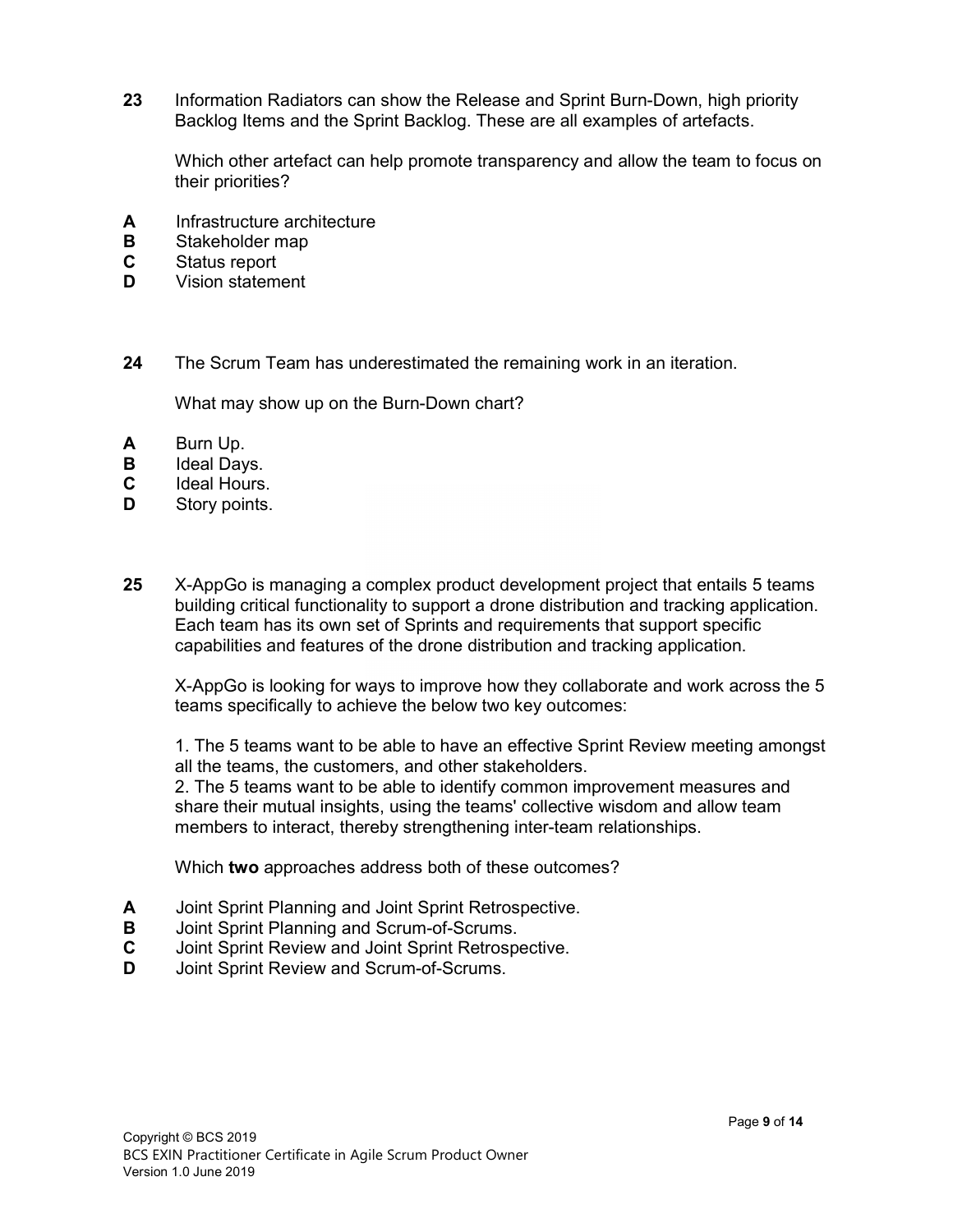26 X-AppGo is working according to the Agile principles and is interested in radically changing the way they develop software applications in order to meet intense customer and competitive market demands. They started adopting DevOps as the approach to follow for application development. Continuous Delivery is an area of great interest to them; however, they are having some challenges in getting the team to follow established rules and standardised processes. There are no established "gating" mechanisms, there is no change control and there is a lack of auditability.

What is the first step that X-AppGo needs to take in order to address these identified pain points?

- A Create a highly automated and reliable pipeline that allows for rapid feedback all the way through to operation of features in production.
- **B** Extend the DevOps pipeline to include value harvesting and wider stakeholder involvement.
- C Look more deeply at the requirements and constraints that may create waste, such as bureaucracy, compliance and accounting.
- **D** Use Scenario Planning to model possible future states.
- 27 X-AppGo is managing a complex product development project that entails 5 teams building critical functionality to support a drone distribution and tracking application. Each team has its own set of Sprints and requirements that support specific capabilities and features of the drone distribution and tracking application.

 X-AppGo is looking for ways on improving how they collaborate and work across the 5 teams specifically to achieve the below two key outcomes:

 1. Providing the opportunity to bring teams or at least the team representatives together at the start of the Sprint Planning meeting to discuss and understand the overarching Sprint goal to which all teams contribute.

 2. Allowing multiple teams to coordinate on a daily basis throughout the Sprint. Team representatives meet following their teams' Daily Scrums to discuss the status quo, the work planned, and any dependencies between the teams.

Which two approaches address both of these outcomes?

- A Joint Sprint Planning and joint Sprint Retrospective.
- **B** Joint Sprint Planning and Scrum-of-Scrums.<br>**C** Joint Sprint Review and joint Sprint Retrospe
- Joint Sprint Review and joint Sprint Retrospective.
- **D** Joint Sprint Review and Scrum-of-Scrums.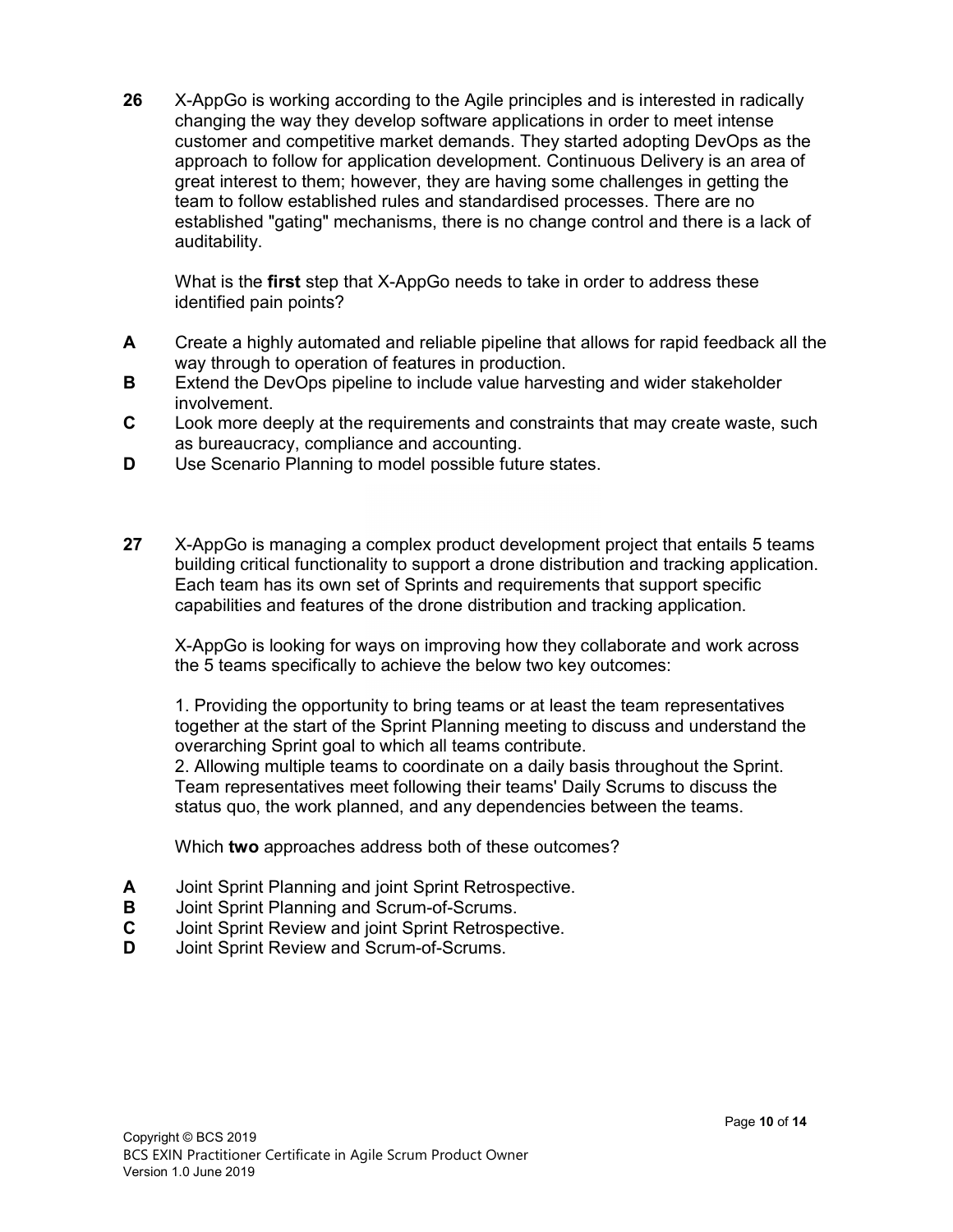28 You are working in a scaled Agile environment. It is important that Staging takes place before the first Sprint starts.

Why is this important?

- A To define subsets of the Product Backlog so that all Development Teams can be assigned an equal number of features to program.
- **B** To define subsets of the Product Backlog so that all Development Teams have minimal dependencies during the development.
- C To define the functional requirements and put them on the shared Product Backlog to forecast the planning of all Development Teams.
- D To define the non-functional requirements for the infrastructure used by all Development Teams and put them on the Product Backlog.
- 29 In larger and complex projects, the Scrum-of-Scrums meeting helps to scale to larger teams.

How SHOULD this meeting be done?

- A Held after the Daily Scrum and attended by a team member.
- **B** Held after the Daily Scrum and attended by the Product Owner.
- C Held before the Daily Scrum and attended by a team member.
- D Held before the Daily Scrum and attended by the Product Owner.
- 30 Large Scrum projects often require scaling of the Product Owner function, in order to be able to handle the extended complexity and size.

Besides the product's newness, which factors are key in determining the number of teams a single Product Owner can properly support?

- A Duration of the Sprint and organisational chart.
- **B** Duration of the Sprint and team size.
- C Product's complexity and domain knowledge of the Scrum Master.
- **D** Product's complexity and domain knowledge of the teams.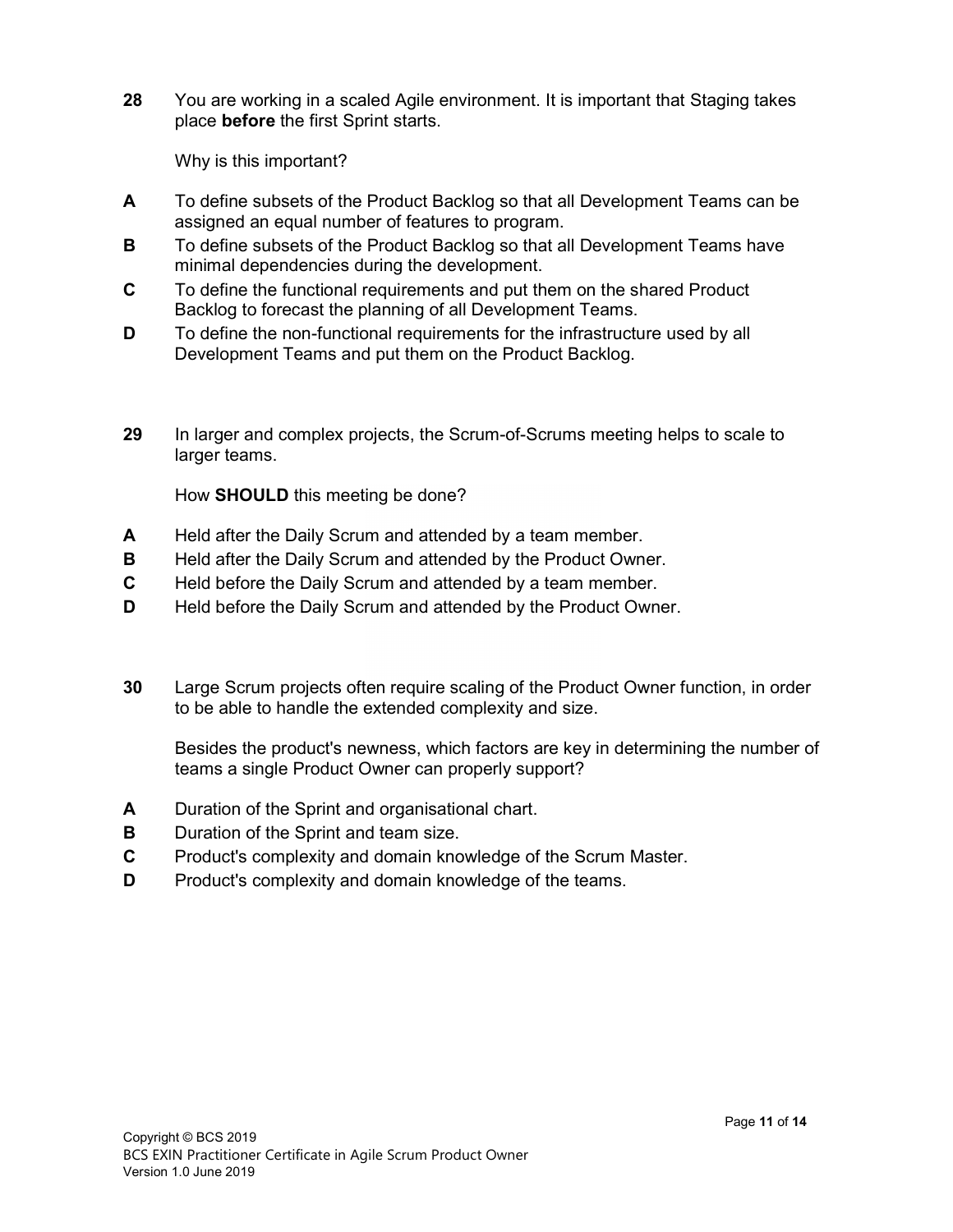31 Not all projects are suitable to apply the Agile Scrum approach.

In which case is Scrum the MOST desirable?

- A The competence of the developers is relatively low.
- **B** The organisation does not want to do user acceptance tests.
- C The product requirements may change in the process.
- D The requirements are known upfront for a fast implementation.
- 32 Depending on the size of a project, your team needs more or fewer resources. One of these resources is the number of team members.

What is TRUE about team size?

- A Larger teams complete projects with less total effort, which is cheaper.
- **B** Larger teams create more defects than smaller teams and do not work that much faster.
- C Smaller teams need more time, which costs more effort and money.
- D Team members in larger teams are more productive than in smaller teams.
- 33 In large and complex projects one should be able to scale the Product Backlog appropriately. There are several ways to accomplish this within Scrum.

If you, as Product Owner, want to apply the "Extend the Grooming Horizon" technique, what actions will allow you to do so?

- A Decompose and refine the backlog after the next Sprint planning.
- **B** Decompose and refine the backlog focusing on the next two to three Sprints.
- C Decompose and refine the backlog just in time for the current Sprint planning.
- **D** Decompose and refine the backlog just in time for the subsequent Sprint.
- 34 There are situations in which the Product Backlog should be scaled. In large projects, multiple Scrum Teams can collaborate on the product. A Product Owner has to ensure that all work that needs to be done is clear for all Scrum Teams.

What is the **BEST** way to do this?

- A Create a single Backlog that is not team-specific or component-specific.
- **B** Create a separate Backlog for each Scrum Team, based on components.
- C Create a separate Backlog for each Scrum Team, based on features.
- D There is no best way to do this, as long as the solution works for the Teams.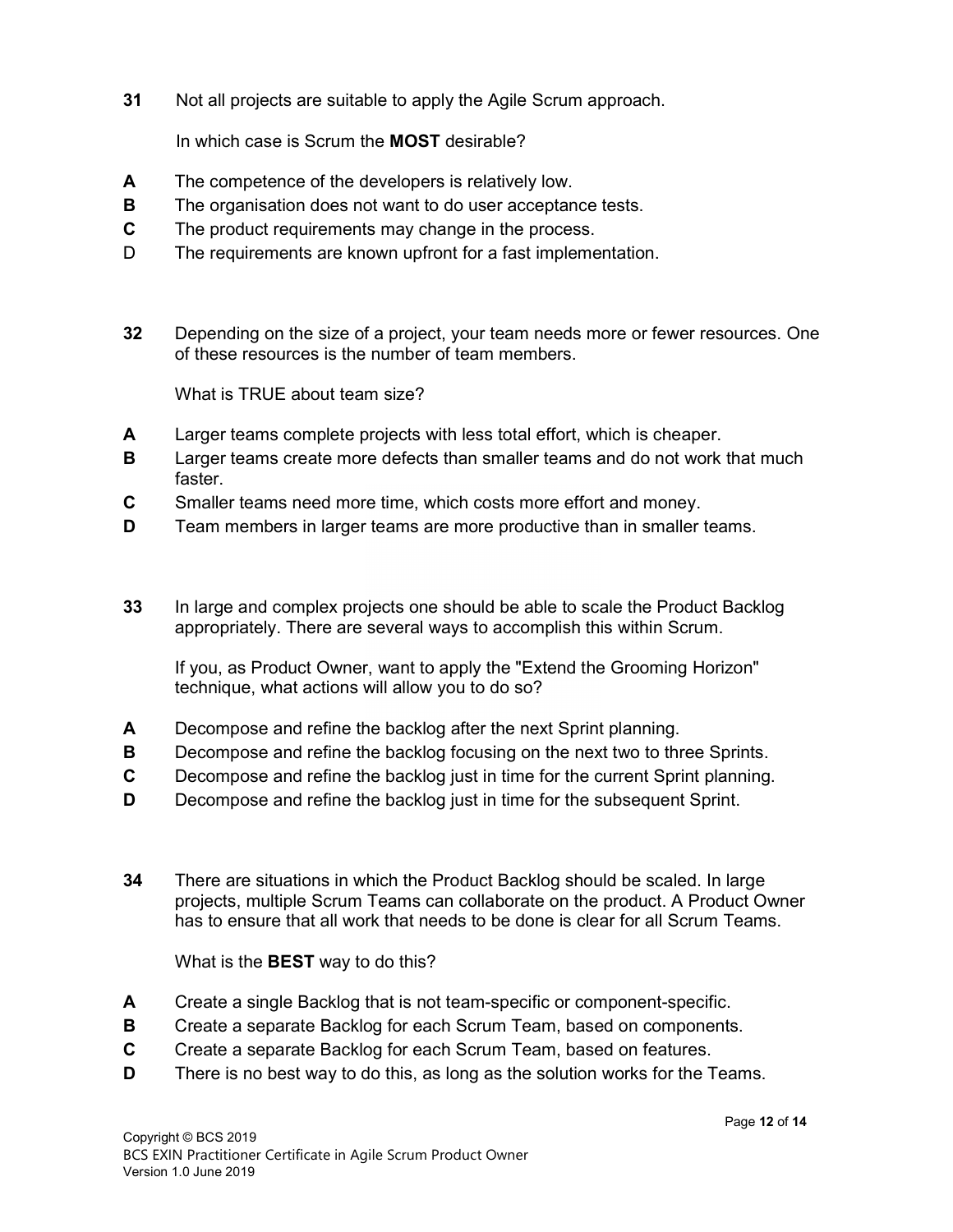35 You are the Product Owner of company SHIELD's technology area, working in a new in-house Enterprise Resource Planning (ERP) system that will replace the outdated one currently in use. This system will provide functionality to all the company's areas and will be used in more than 30 countries where SHIELD is doing business. This is a critical project for the company as it will allow field employees (like sales and distribution) as well as suppliers and partners to collaborate and work online from their cell phones and laptops, giving SHIELD a unique advantage compared to their competitors.

As the ERP system is composed of 5 subsystems, you decide to use a component team approach and appoint 5 Product Owners. You let each of them manage one of the teams that will be working in parallel on each subsystem. When planning the project, the Product Owners and the teams propose to create one Backlog for each component as it will be easier to maintain and use.

The Scrum Master objects the proposition, stating that there should be only one Product Backlog.

Given this scenario, what SHOULD be decided about the Product Backlog?

- A There should be more than one Product Backlog, because each Product Owner will be responsible for their own.
- **B** There should be only one master Product Backlog, but there could be many component Product Backlogs.
- C There should be only one Product Backlog, because more than one will create significant overhead and waste.
- D There should be only one Product Backlog, because the Chief Scrum Master is responsible for the entire project.
- 36 When is business value delivered?
- A) This depends on the organisation.
- **B)** When all Product Backlog Items are released to production.
- C) When the Product Owner is satisfied.
- 37 What is a best practice to add business value to an Agile project?
- A Effective Product Backlog management by the Product Owner.
- **B** The Scrum Master helping the Product Owner in finding techniques for arranging Product Backlog Items.
- C The Scrum values being embodied and lived by the whole Scrum Team.